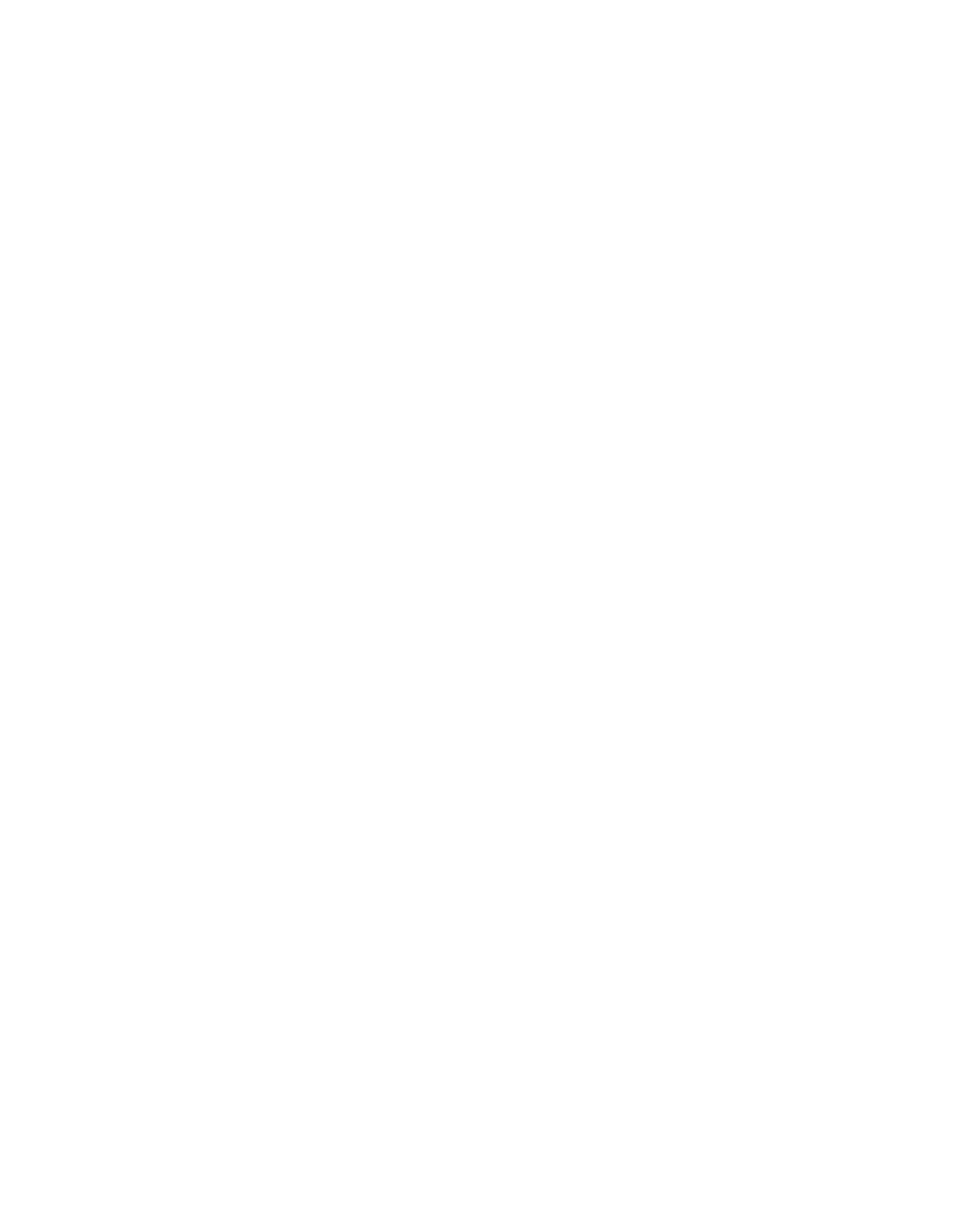**DSU, Smg has reported details of H1N1 test done @MCVR from 03.04.2019 to 12.04.2019 : 53/8**

 $\mathbf{v}^{(i)}$  .